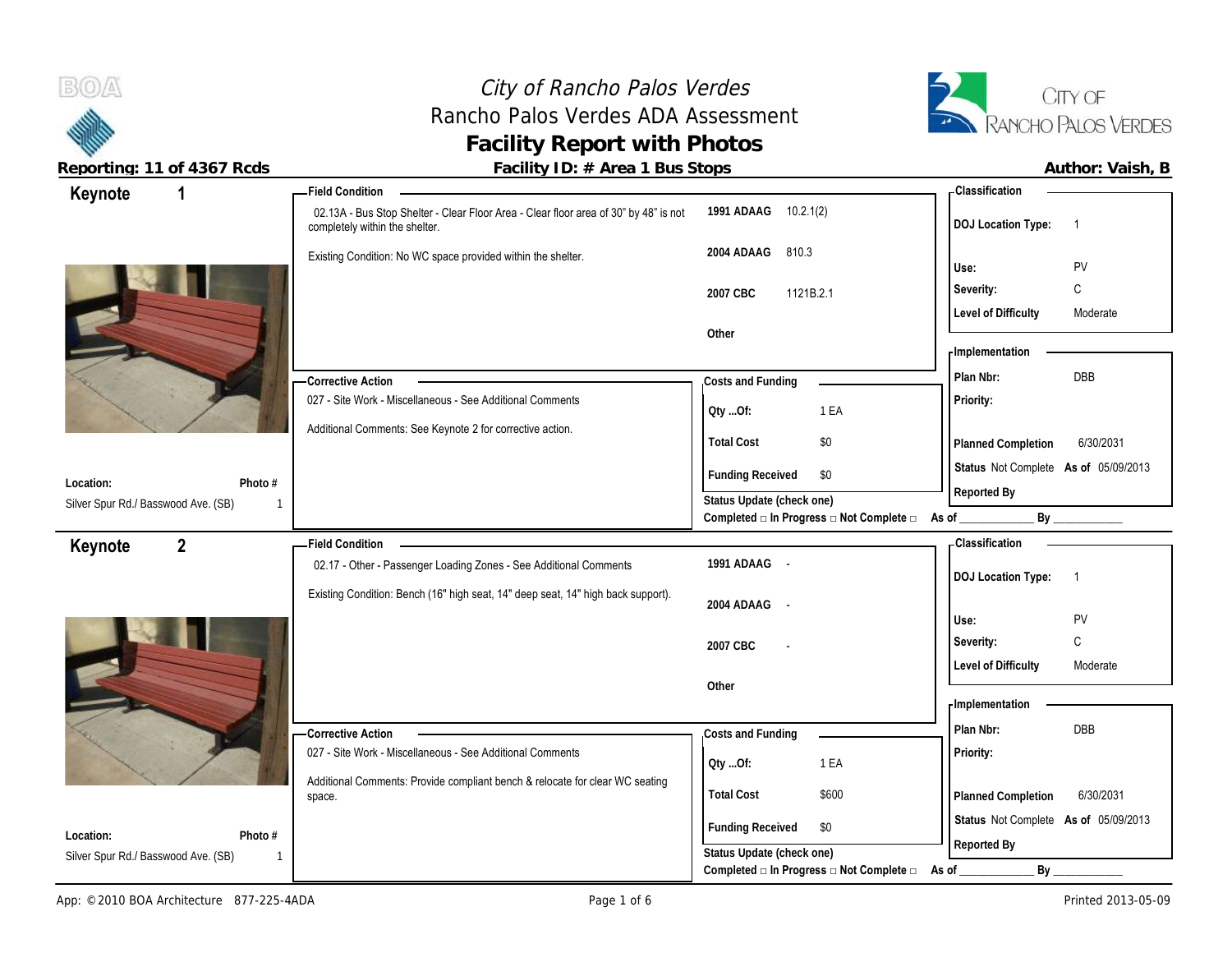# City of Rancho Palos Verdes Rancho Palos Verdes ADA Assessment **Facility Report with Photos**



 $B(0)$ 

| reporting. IT or 4007 hous                       |                              | I addity TD. $\pi$ Area T Dus Jtops<br>Field Condition -                                                                                                                                                          |                                                      |                                          | - Classification                     | AULINI. VAISII, D |
|--------------------------------------------------|------------------------------|-------------------------------------------------------------------------------------------------------------------------------------------------------------------------------------------------------------------|------------------------------------------------------|------------------------------------------|--------------------------------------|-------------------|
| $\mathbf{3}$<br>Keynote                          |                              | 02.17 - Other - Passenger Loading Zones - See Additional Comments                                                                                                                                                 | 1991 ADAAG -                                         |                                          |                                      |                   |
|                                                  |                              |                                                                                                                                                                                                                   |                                                      |                                          | <b>DOJ Location Type:</b>            | $\overline{1}$    |
|                                                  |                              | Existing Condition: 2.1% to 2.9% CS.                                                                                                                                                                              | 2004 ADAAG<br>$\sim$                                 |                                          |                                      |                   |
|                                                  |                              |                                                                                                                                                                                                                   |                                                      |                                          | Use:                                 | <b>PV</b>         |
|                                                  |                              |                                                                                                                                                                                                                   | 2007 CBC                                             |                                          | Severity:                            | C                 |
|                                                  |                              |                                                                                                                                                                                                                   |                                                      |                                          | <b>Level of Difficulty</b>           | High              |
|                                                  |                              |                                                                                                                                                                                                                   | Other                                                |                                          |                                      |                   |
|                                                  |                              |                                                                                                                                                                                                                   |                                                      |                                          | <b>Implementation</b>                |                   |
|                                                  |                              | <b>Corrective Action</b>                                                                                                                                                                                          | Costs and Funding                                    |                                          | Plan Nbr:                            | <b>DBB</b>        |
|                                                  |                              | 006 - Concrete Walk - Remove non-compliant pavement and replace with new<br>concrete (area as shown on the drawings). The walkway slope shall not exceed 5%<br>along the POT and cross slope shall not exceed 2%. | QtyOf:                                               | 75 SF                                    | Priority:                            |                   |
|                                                  |                              |                                                                                                                                                                                                                   | <b>Total Cost</b>                                    | \$1,440                                  | Planned Completion                   | 6/30/2031         |
|                                                  |                              | <b>Additional Comments:</b>                                                                                                                                                                                       | <b>Funding Received</b>                              | \$0                                      | Status Not Complete As of 05/09/2013 |                   |
| Location:<br>Silver Spur Rd./ Basswood Ave. (SB) | Photo #<br>3                 |                                                                                                                                                                                                                   | Status Update (check one)                            |                                          | Reported By                          |                   |
|                                                  |                              |                                                                                                                                                                                                                   |                                                      | Completed □ In Progress □ Not Complete □ | As of                                | By                |
| Keynote<br>4                                     |                              | <b>Field Condition</b>                                                                                                                                                                                            |                                                      |                                          | <b>Classification</b>                |                   |
|                                                  |                              | 02.17 - Other - Passenger Loading Zones - See Additional Comments                                                                                                                                                 | 1991 ADAAG -                                         |                                          |                                      |                   |
|                                                  |                              | Existing Condition: 3.0% CS.                                                                                                                                                                                      |                                                      |                                          | <b>DOJ Location Type:</b>            | $\overline{1}$    |
|                                                  |                              |                                                                                                                                                                                                                   | 2004 ADAAG -                                         |                                          | Use:                                 | PV                |
|                                                  |                              |                                                                                                                                                                                                                   |                                                      |                                          | Severity:                            | C                 |
|                                                  |                              |                                                                                                                                                                                                                   | 2007 CBC                                             |                                          | <b>Level of Difficulty</b>           | High              |
|                                                  |                              |                                                                                                                                                                                                                   | Other                                                |                                          |                                      |                   |
|                                                  |                              |                                                                                                                                                                                                                   |                                                      |                                          | - Implementation                     |                   |
|                                                  |                              |                                                                                                                                                                                                                   |                                                      |                                          |                                      |                   |
|                                                  |                              |                                                                                                                                                                                                                   |                                                      |                                          | Plan Nbr:                            | <b>DBB</b>        |
|                                                  |                              | -Corrective Action<br>006 - Concrete Walk - Remove non-compliant pavement and replace with new                                                                                                                    | Costs and Funding                                    |                                          | Priority:                            |                   |
|                                                  |                              | concrete (area as shown on the drawings). The walkway slope shall not exceed 5%                                                                                                                                   | Oty Of:                                              | 45 SF                                    |                                      |                   |
|                                                  |                              | along the POT and cross slope shall not exceed 2%.                                                                                                                                                                | <b>Total Cost</b>                                    | \$864                                    | Planned Completion                   | 6/30/2031         |
|                                                  |                              | <b>Additional Comments:</b>                                                                                                                                                                                       |                                                      |                                          | Status Not Complete As of 05/09/2013 |                   |
| Location:<br>Hawthorne Blvd./ Highridge Rd. (NB) | Photo #<br>$12 \overline{ }$ |                                                                                                                                                                                                                   | <b>Funding Received</b><br>Status Update (check one) | \$0                                      | Reported By                          |                   |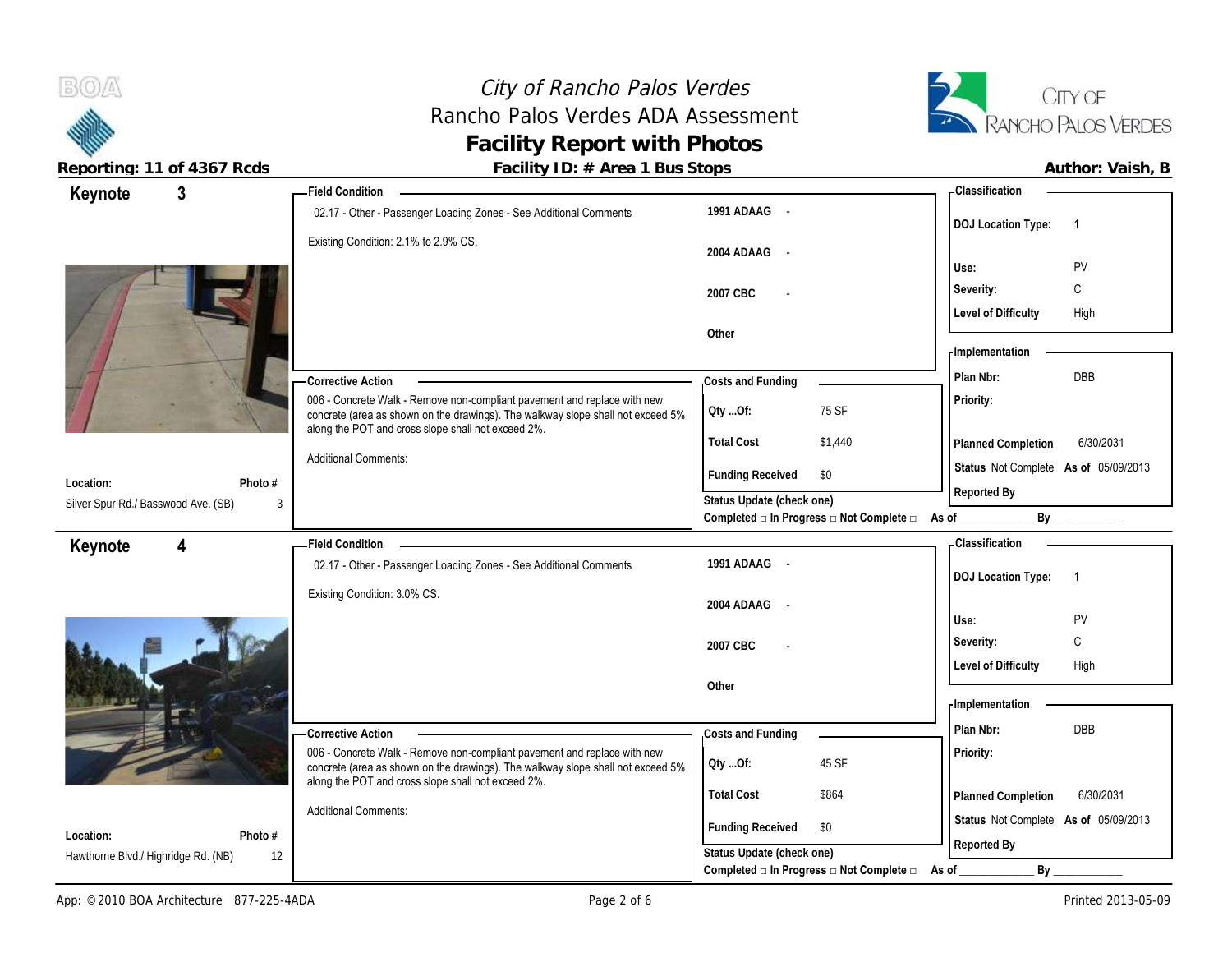$B(0)$ 

# City of Rancho Palos Verdes Rancho Palos Verdes ADA Assessment **Facility Report with Photos**



| <b>DOJ Location Type:</b><br>$\overline{1}$<br>PV<br>C<br>High<br>DBB |
|-----------------------------------------------------------------------|
|                                                                       |
|                                                                       |
|                                                                       |
|                                                                       |
|                                                                       |
|                                                                       |
|                                                                       |
|                                                                       |
|                                                                       |
| 6/30/2031<br>Planned Completion                                       |
| Status Not Complete As of 05/09/2013                                  |
|                                                                       |
|                                                                       |
|                                                                       |
|                                                                       |
| <b>DOJ Location Type:</b><br>$\overline{1}$                           |
|                                                                       |
| PV                                                                    |
| C                                                                     |
|                                                                       |
| High                                                                  |
|                                                                       |
|                                                                       |
| DBB                                                                   |
|                                                                       |
|                                                                       |
| 6/30/2031<br>Planned Completion                                       |
| Status Not Complete As of 05/09/2013                                  |
|                                                                       |
|                                                                       |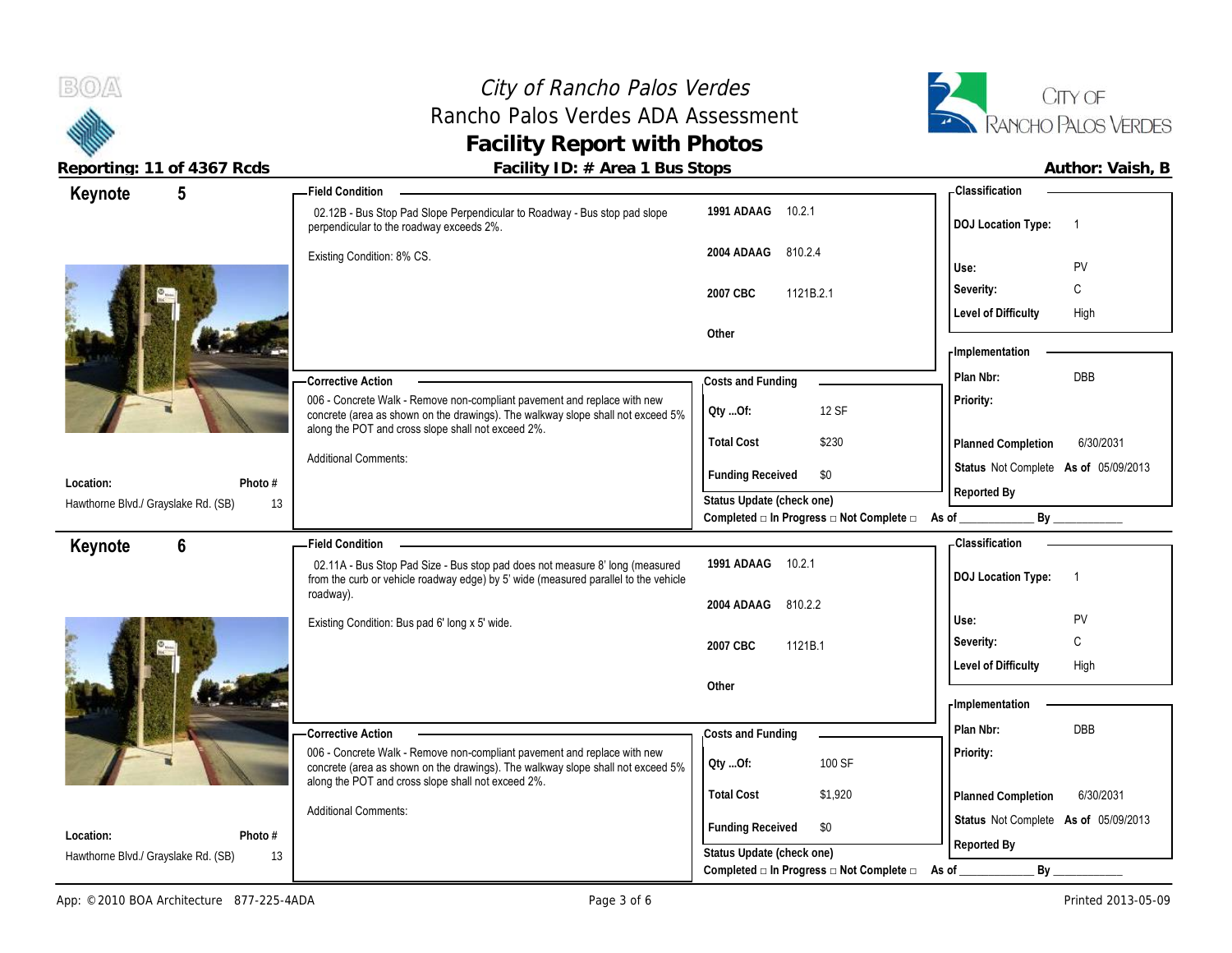$B(0)$ 

# City of Rancho Palos Verdes Rancho Palos Verdes ADA Assessment **Facility Report with Photos**



| Keynote                               | $\overline{7}$ | <b>Field Condition</b>                                                                                                                                                                                            |                                                                                      | - Classification                       |
|---------------------------------------|----------------|-------------------------------------------------------------------------------------------------------------------------------------------------------------------------------------------------------------------|--------------------------------------------------------------------------------------|----------------------------------------|
|                                       |                | 02.11A - Bus Stop Pad Size - Bus stop pad does not measure 8' long (measured<br>from the curb or vehicle roadway edge) by 5' wide (measured parallel to the vehicle                                               | 10.2.1<br>1991 ADAAG                                                                 | <b>DOJ Location Type:</b><br>-1        |
|                                       |                | roadway).                                                                                                                                                                                                         | 2004 ADAAG<br>810.2.2                                                                |                                        |
|                                       |                | Existing Condition: Bus pad 7'-1" long by 5' wide.                                                                                                                                                                |                                                                                      | PV<br>Use:                             |
|                                       |                |                                                                                                                                                                                                                   | 2007 CBC<br>1121B.1                                                                  | C<br>Severity:                         |
|                                       |                |                                                                                                                                                                                                                   |                                                                                      | <b>Level of Difficulty</b><br>High     |
|                                       |                |                                                                                                                                                                                                                   | Other                                                                                | - Implementation                       |
|                                       |                |                                                                                                                                                                                                                   |                                                                                      | DBB                                    |
|                                       |                | -Corrective Action                                                                                                                                                                                                | Costs and Funding                                                                    | Plan Nbr:                              |
|                                       |                | 006 - Concrete Walk - Remove non-compliant pavement and replace with new<br>concrete (area as shown on the drawings). The walkway slope shall not exceed 5%<br>along the POT and cross slope shall not exceed 2%. | 12 SF<br>QtyOf:                                                                      | Priority:                              |
|                                       |                |                                                                                                                                                                                                                   | <b>Total Cost</b><br>\$230                                                           | 6/30/2031<br>Planned Completion        |
| Location:                             | Photo #        | <b>Additional Comments:</b>                                                                                                                                                                                       | <b>Funding Received</b><br>\$0                                                       | Status Not Complete As of 05/09/2013   |
| Basswood Ave./ Silver Spur            |                | 15                                                                                                                                                                                                                | Status Update (check one)                                                            | Reported By                            |
| Elementary (WB)                       |                |                                                                                                                                                                                                                   | Completed $\Box$ In Progress $\Box$ Not Complete $\Box$ As of _                      | By                                     |
| Keynote                               | 8              | <b>Field Condition</b>                                                                                                                                                                                            |                                                                                      | <b>Classification</b>                  |
|                                       |                |                                                                                                                                                                                                                   |                                                                                      |                                        |
|                                       |                | 02.17 - Other - Passenger Loading Zones - See Additional Comments                                                                                                                                                 | 1991 ADAAG -                                                                         | $\overline{1}$                         |
|                                       |                | Existing Condition: Bench (16" high seat, 14" deep seat, 14 1/2" high back support).                                                                                                                              |                                                                                      | <b>DOJ Location Type:</b>              |
|                                       |                |                                                                                                                                                                                                                   | 2004 ADAAG<br>$\sim$                                                                 | Use:<br>PV                             |
|                                       |                |                                                                                                                                                                                                                   |                                                                                      | E<br>Severity:                         |
|                                       |                |                                                                                                                                                                                                                   | 2007 CBC                                                                             | <b>Level of Difficulty</b><br>Moderate |
|                                       |                |                                                                                                                                                                                                                   | Other                                                                                |                                        |
|                                       |                |                                                                                                                                                                                                                   |                                                                                      | - Implementation                       |
|                                       |                | <b>Corrective Action</b>                                                                                                                                                                                          | Costs and Funding                                                                    | Plan Nbr:<br><b>DBB</b>                |
|                                       |                | 027 - Site Work - Miscellaneous - See Additional Comments                                                                                                                                                         |                                                                                      | Priority:                              |
|                                       |                | Additional Comments: Provide compliant bench.                                                                                                                                                                     | 1 EA<br>QtyOf:                                                                       |                                        |
|                                       |                |                                                                                                                                                                                                                   | <b>Total Cost</b><br>\$600                                                           | Planned Completion                     |
| Location:                             | Photo #        |                                                                                                                                                                                                                   | <b>Funding Received</b><br>\$0                                                       | Status Not Complete As of 05/09/2013   |
| Hawthorne Blvd./ Indian Peak Rd. (SB) |                | 8                                                                                                                                                                                                                 | Status Update (check one)<br>Completed $\Box$ In Progress $\Box$ Not Complete $\Box$ | Reported By<br>By                      |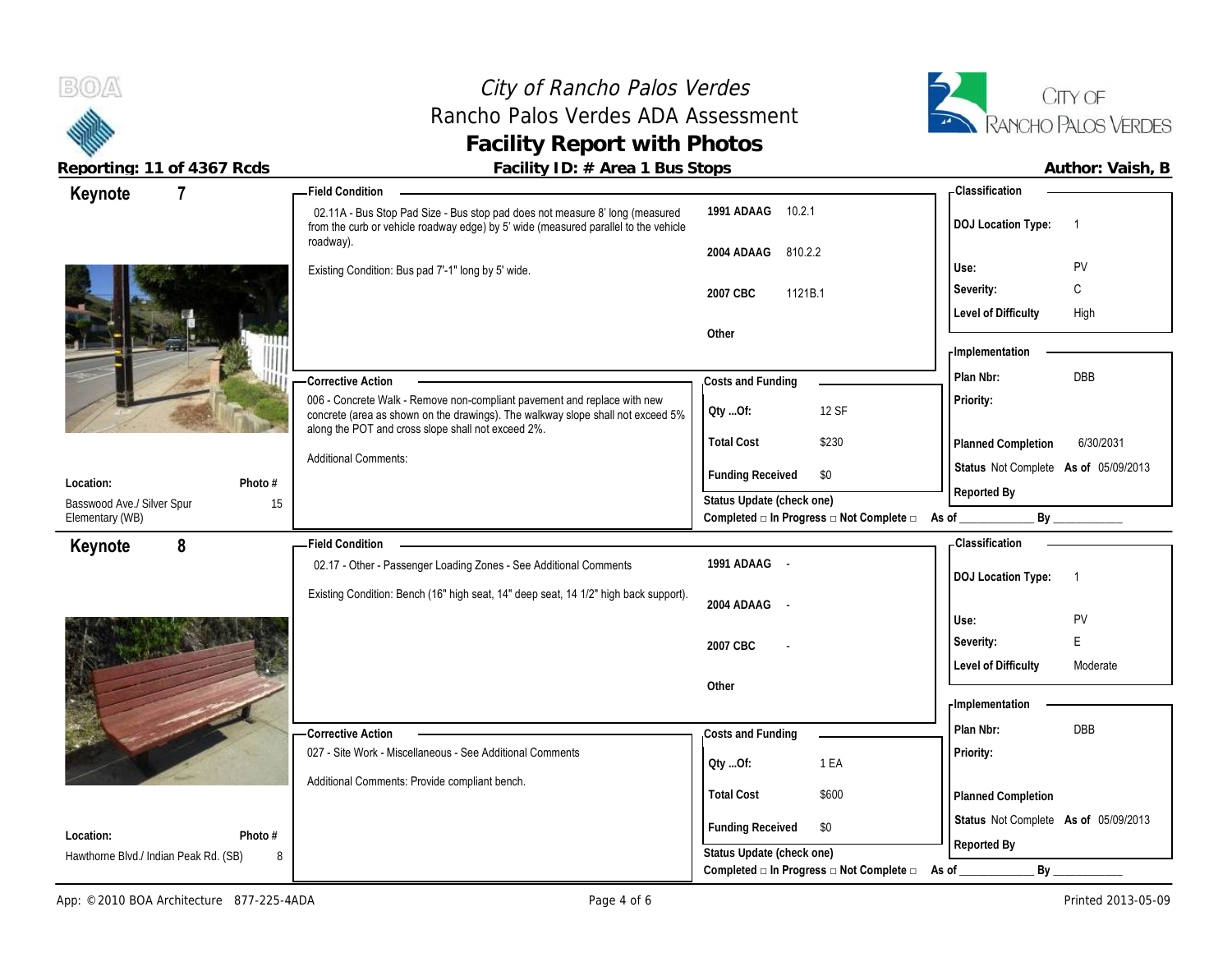# City of Rancho Palos Verdes Rancho Palos Verdes ADA Assessment **Facility Report with Photos**



 $B(0)$ 

|                                            | $190$ , $15$ , $100$                                                                                                                                                                                              |                                                         | , , a , , , o, , , , a, o, , , ь            |
|--------------------------------------------|-------------------------------------------------------------------------------------------------------------------------------------------------------------------------------------------------------------------|---------------------------------------------------------|---------------------------------------------|
| 9<br>Keynote                               | <b>Field Condition</b>                                                                                                                                                                                            |                                                         | - Classification                            |
|                                            | 02.17 - Other - Passenger Loading Zones - See Additional Comments                                                                                                                                                 | 1991 ADAAG -                                            | <b>DOJ Location Type:</b><br>$\overline{1}$ |
|                                            | Existing Condition: 3.1% to 4.3% CS.                                                                                                                                                                              | 2004 ADAAG<br>$\sim$                                    | PV<br>Use:                                  |
|                                            |                                                                                                                                                                                                                   | 2007 CBC                                                | C<br>Severity:                              |
|                                            |                                                                                                                                                                                                                   | Other                                                   | <b>Level of Difficulty</b><br>High          |
|                                            |                                                                                                                                                                                                                   |                                                         | - Implementation                            |
|                                            | <b>Corrective Action</b>                                                                                                                                                                                          | Costs and Funding                                       | DBB<br>Plan Nbr:                            |
|                                            | 006 - Concrete Walk - Remove non-compliant pavement and replace with new<br>concrete (area as shown on the drawings). The walkway slope shall not exceed 5%<br>along the POT and cross slope shall not exceed 2%. | 40 SF<br>Oty Of:                                        | Priority:                                   |
|                                            |                                                                                                                                                                                                                   | <b>Total Cost</b><br>\$768                              | 6/30/2031<br>Planned Completion             |
| Location:<br>Photo #                       | <b>Additional Comments:</b>                                                                                                                                                                                       | <b>Funding Received</b><br>\$0                          | Status Not Complete As of 05/09/2013        |
| Hawthorne Blvd./ Indian Peak Rd. (SB)<br>9 |                                                                                                                                                                                                                   | Status Update (check one)                               | Reported By                                 |
|                                            |                                                                                                                                                                                                                   | Completed □ In Progress □ Not Complete □                | By _____________<br>As of                   |
| Keynote<br>10                              | <b>Field Condition</b>                                                                                                                                                                                            |                                                         | <b>Classification</b>                       |
|                                            | 02.13A - Bus Stop Shelter - Clear Floor Area - Clear floor area of 30" by 48" is not<br>completely within the shelter.                                                                                            | 1991 ADAAG 10.2.1(2)                                    | <b>DOJ Location Type:</b><br>$\overline{1}$ |
|                                            | Existing Condition: No WC space provided within the shelter.                                                                                                                                                      | 2004 ADAAG<br>810.3                                     | PV<br>Use:                                  |
|                                            |                                                                                                                                                                                                                   | 1121B.2.1<br>2007 CBC                                   | C<br>Severity:                              |
|                                            |                                                                                                                                                                                                                   |                                                         | <b>Level of Difficulty</b><br>Moderate      |
|                                            |                                                                                                                                                                                                                   | Other                                                   |                                             |
|                                            |                                                                                                                                                                                                                   |                                                         | - Implementation                            |
|                                            | - Corrective Action                                                                                                                                                                                               | Costs and Funding                                       | Plan Nbr:<br><b>DBB</b>                     |
|                                            | 027 - Site Work - Miscellaneous - See Additional Comments                                                                                                                                                         | 1 EA<br>Qty Of:                                         | Priority:                                   |
|                                            | Additional Comments: See Keynote 11 for corrective action.                                                                                                                                                        |                                                         |                                             |
|                                            |                                                                                                                                                                                                                   | <b>Total Cost</b><br>\$0                                | 6/30/2031<br>Planned Completion             |
| Location:<br>Photo #                       |                                                                                                                                                                                                                   | <b>Funding Received</b><br>\$0                          | Status Not Complete As of 05/09/2013        |
| Hawthorne Blvd./ Highridge Rd. (NB)<br>10  |                                                                                                                                                                                                                   | Status Update (check one)                               | Reported By                                 |
|                                            |                                                                                                                                                                                                                   | Completed $\Box$ In Progress $\Box$ Not Complete $\Box$ | By<br>As of                                 |